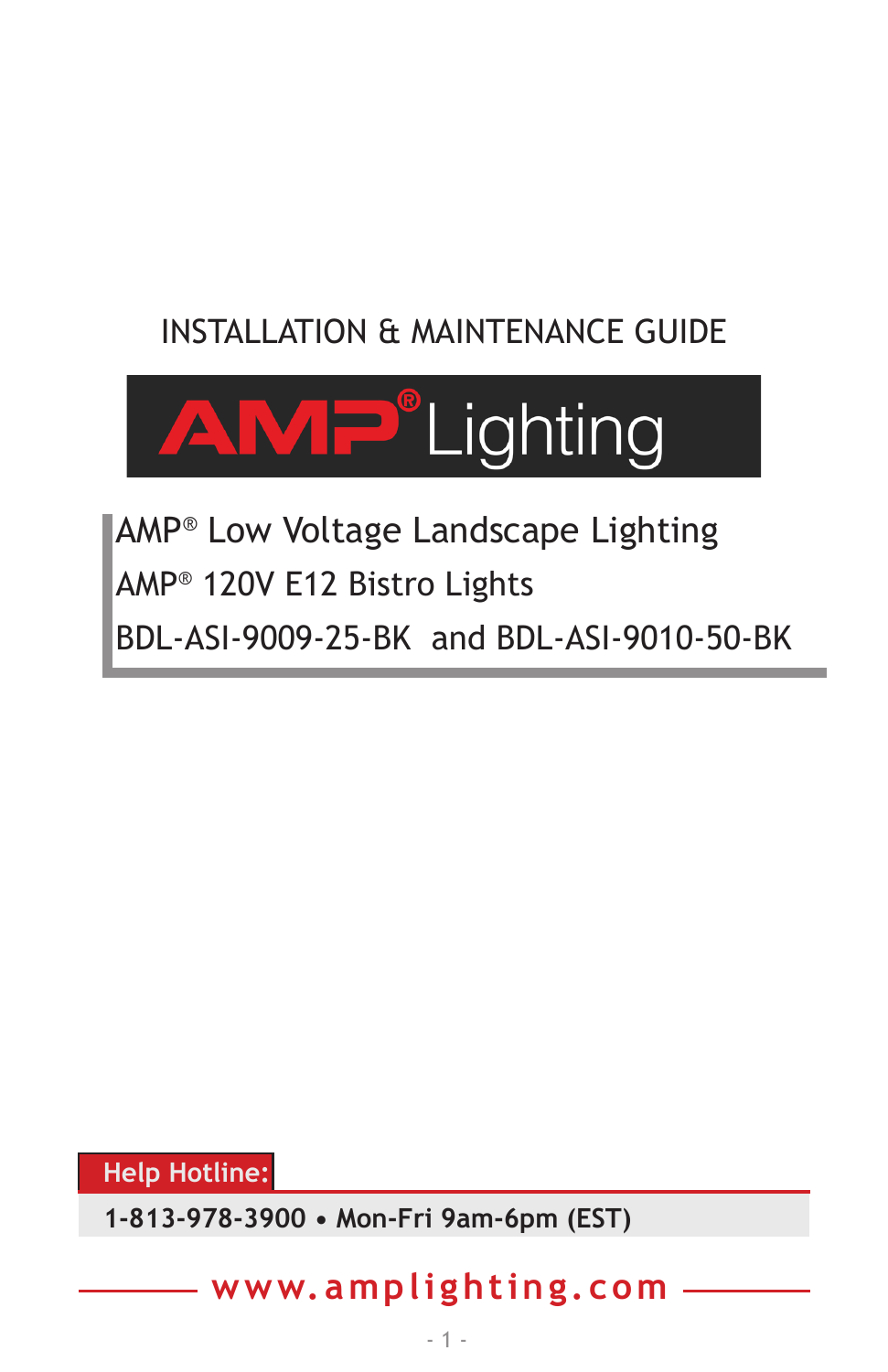

**B** AMP® 120V E12 Bistro Lights BDL-ASI-9009-25-BK and BDL-ASI-9010-50-BK

#### **Important: Please Read Before Installation !**

This fixture is intended for installation in accordance with local codes and the National Electric Code (NEC). Failure to adhere to these codes and instructions may result in serious injury, property damage and void the warranty.

These instructions do not intend to cover all variations in installation, operation maintenance or mounting situations.

- 1. Make sure that the power is turned OFF before installing or replacing fuses and/or lamps.
- **2. This light string is rated 125W (1.04A), do not overload. Connect other lighting strings or decorative outfits end to end up to a maximum of 432W (3.6A) total.**
- 3. Use only two wire outdoor extension cords that have two-prong grounding plugs and grounding receptacles that accept the two prong plugs. **Do not altwer the plug.**
- 4. Light sockets must be installed base up so that bulbs are facing downward ONLY.
- 5. Keep combustible material clear of bulbs. Do NOT allow lamps or sockets to come into contact with walls, fabrics associated with shades, blinds or other materials. Lamps should hang freely in a downward direction with a minimum of 3" space from the nearest object.
- 6. Do not cluster the bulbs.
- 7. Not intended for installation in ceilings, soffits, cabinets or other enclosed spaces.
- 8. Avoid making connections or disconnections when the equipment is wet. Do not use with extension cord near or where water may accumulate. Do not submerse. Keep lamps at least 16 feet from pools and spas. Keep receptacles dry.
- 9. For temporary (90 days max) installation and use only.

**www.amplighting.com**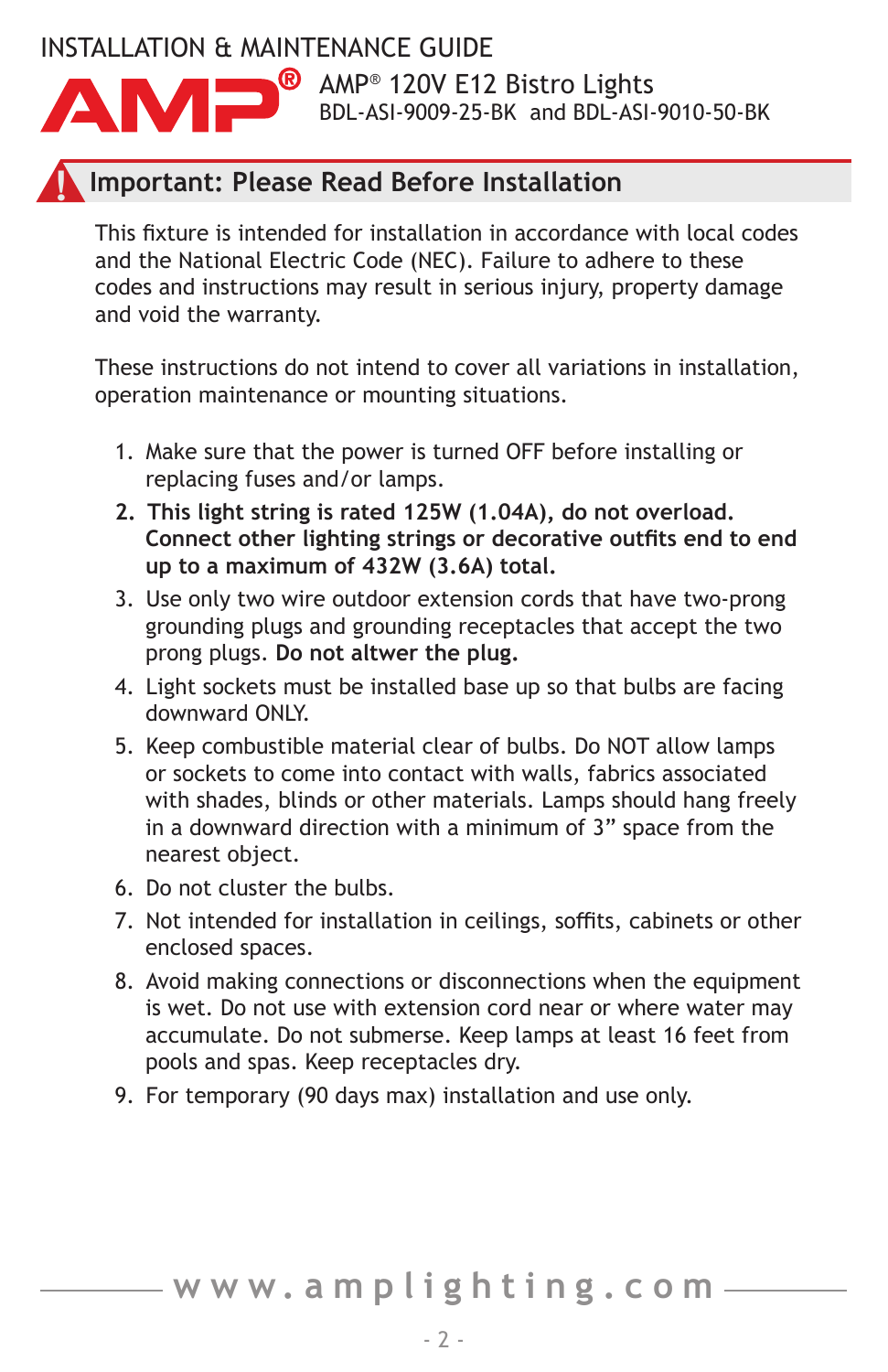

AMP® 120V E12 Bistro Lights BDL-ASI-9009-25-BK and BDL-ASI-9010-50-BK

#### **Important: Safety Instructions !**

**WARNING – TO REDUCE THE RISK OF FIRE OR INJURY TO PERSONS.**

- 1. Disconnect power at source prior to re-lamping String Lights.
- 2. For outdoor String Lights, do NOT re-lamp light strings during rain or when wet.
- 3. Re-lamp String Lights only during dry and calm weather conditions.
- 4. Do NOT secure light strings to buildings or other structural supports using nails, staples or other sharp, conducting materials. **DO NOT DAMAGE THE WIRE.**
- 5. Do NOT pierce or otherwise compromise wires or socket's outer covering, jacket or sheathing.
- 6. Perodically inspect wire and sockets for degradation due to weather, UV light or other damage. Promptly replace worn out light string.

#### **Package Contents**

- A. (1) String (25 feet or 50 feet)
- B. (1) Set of Lamps (25 or 50 pieces)



**customersupport@amplighting.com • 813.978.3900**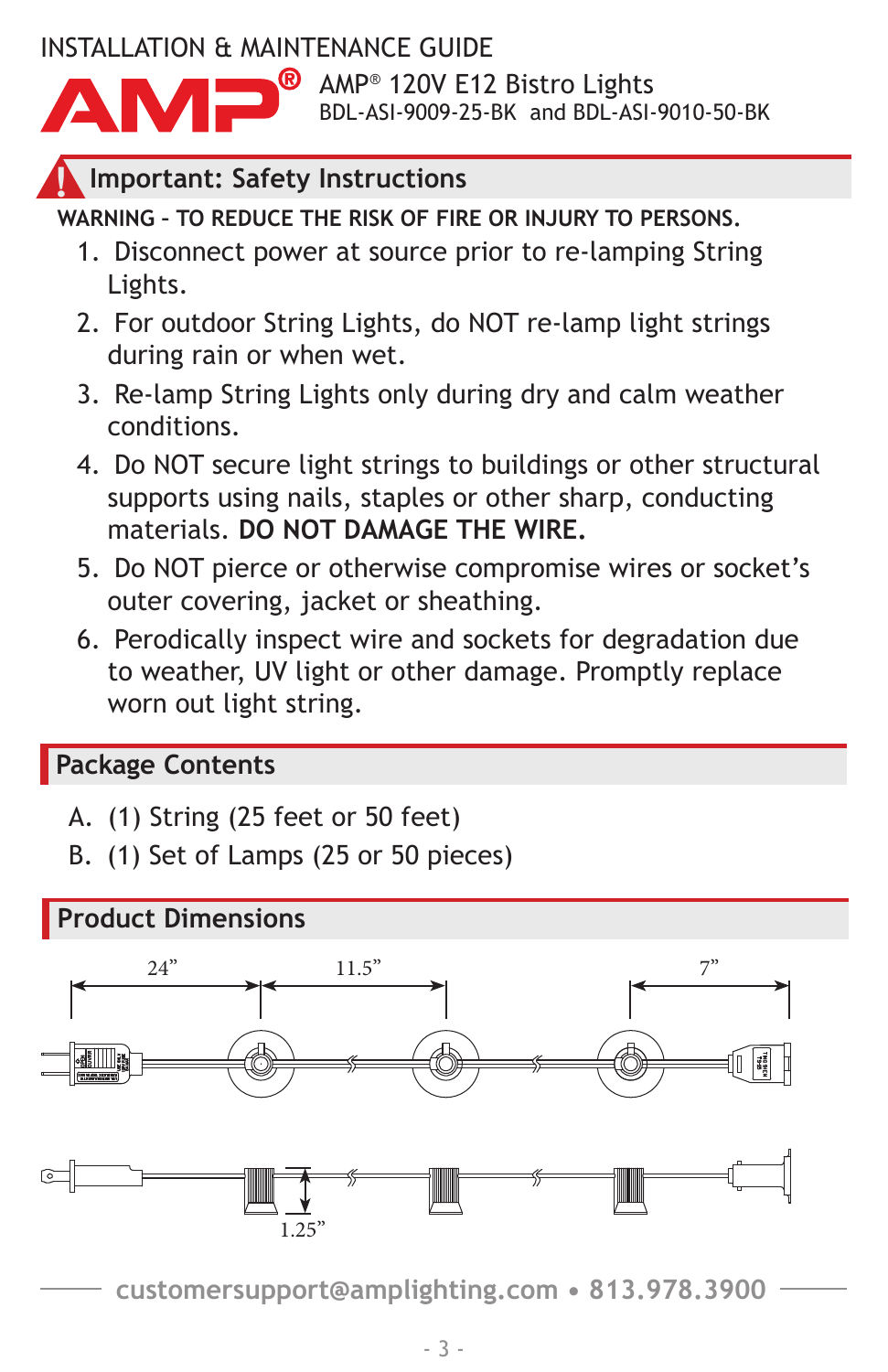

**B** AMP® 120V E12 Bistro Lights BDL-ASI-9009-25-BK and BDL-ASI-9010-50-BK

### **1 Installation Method 1: Using a Guide Wire**



Pass the guide wire through the holes on the top end of the sockets and then fix the guide wire to your desired location or tie the bistro string to applicable locations directly.

#### **2 Installation Method 2: Attach to a Structure**

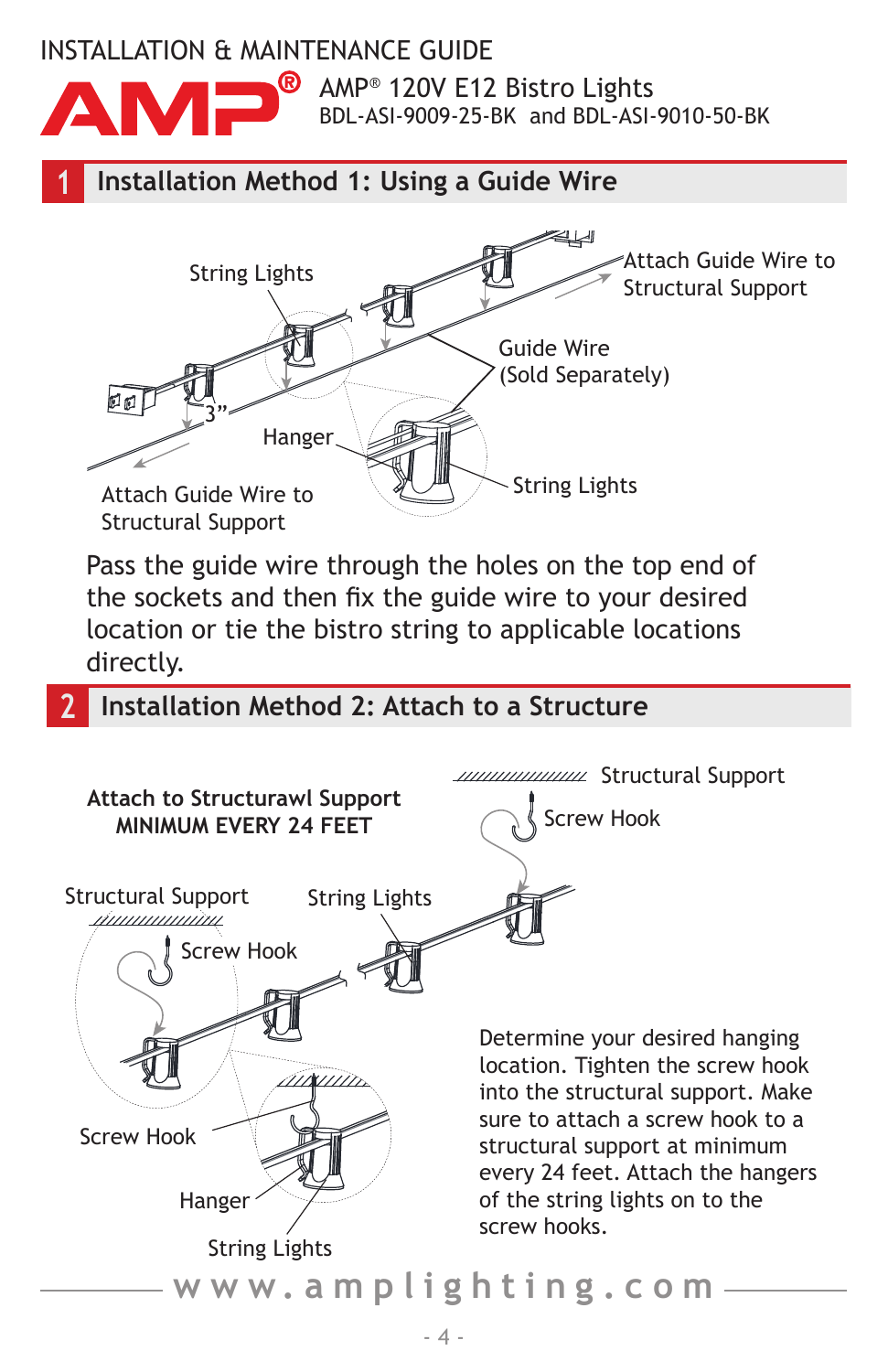

**B** AMP® 120V E12 Bistro Lights BDL-ASI-9009-25-BK and BDL-ASI-9010-50-BK

## **3 Multiple Strings Connection (Optional)**



It is easy to connect multiple strings. Refer to wattage information below.

### **The MAXIMUM wattage per bulb is 5 watts. DO NOT EXCEED 432 watts with all sets combined.**

#### **4 Install Lamps**



Tighten the UL Classified bulbs (5 watt Max Candelabra-base) into the socket clockwise until the top of the socket forms a tight seal around the bulb and the bulb makes solid contact with the socket.

Insert the plug of the first string into the wall outlet to complete the installation.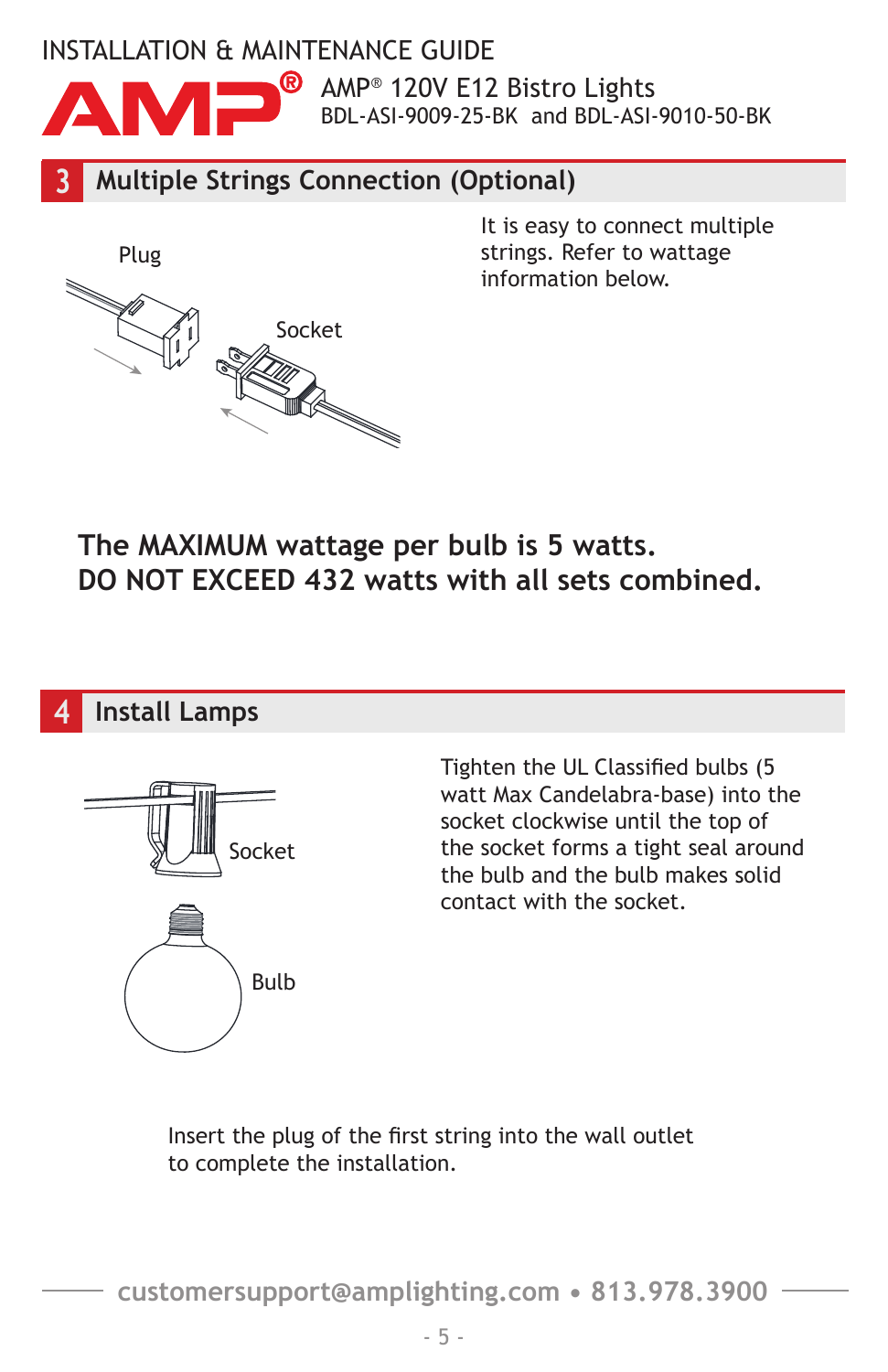# **www.amplighting.com**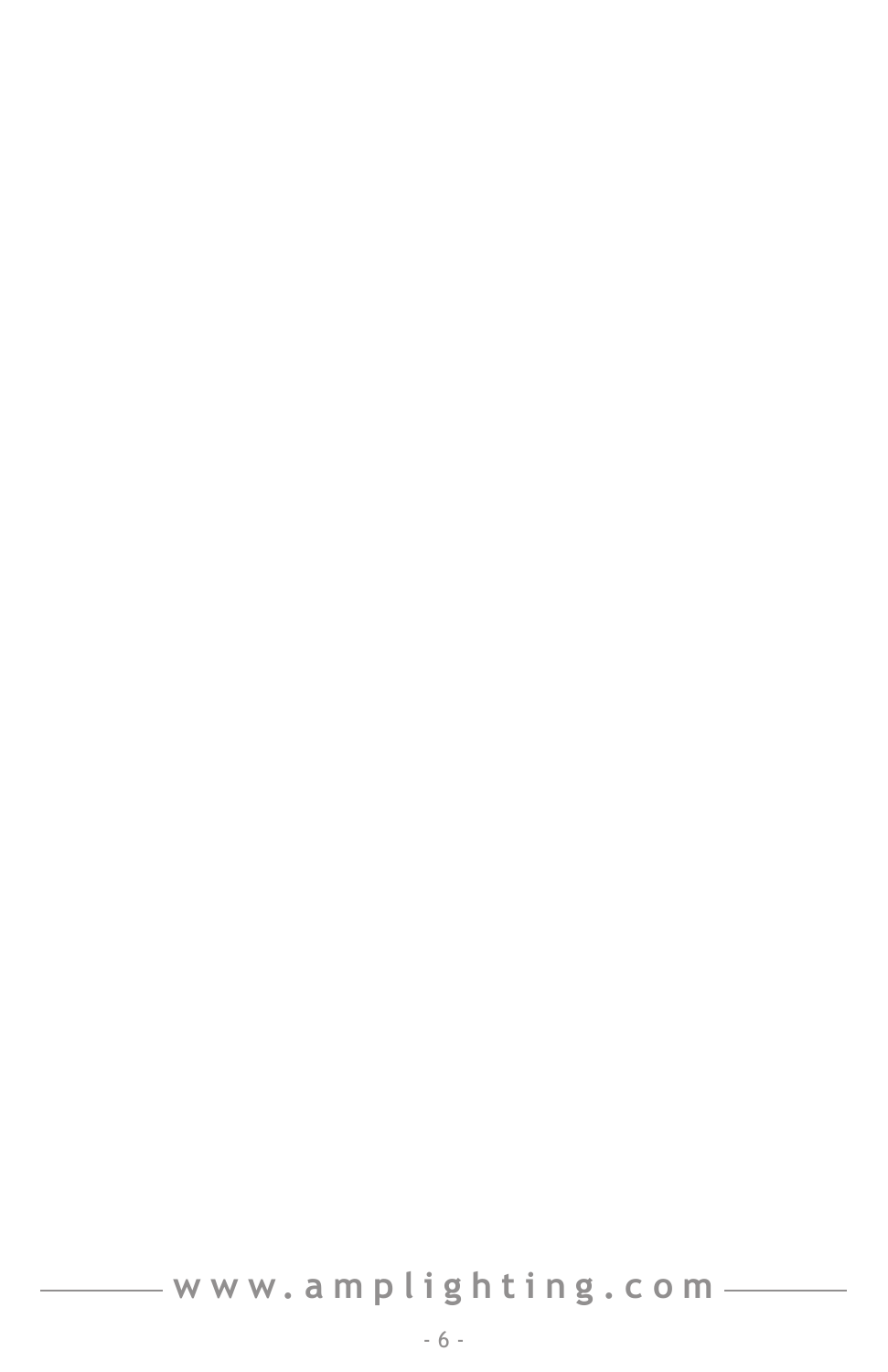**customersupport@amplighting.com • 813.978.3900**